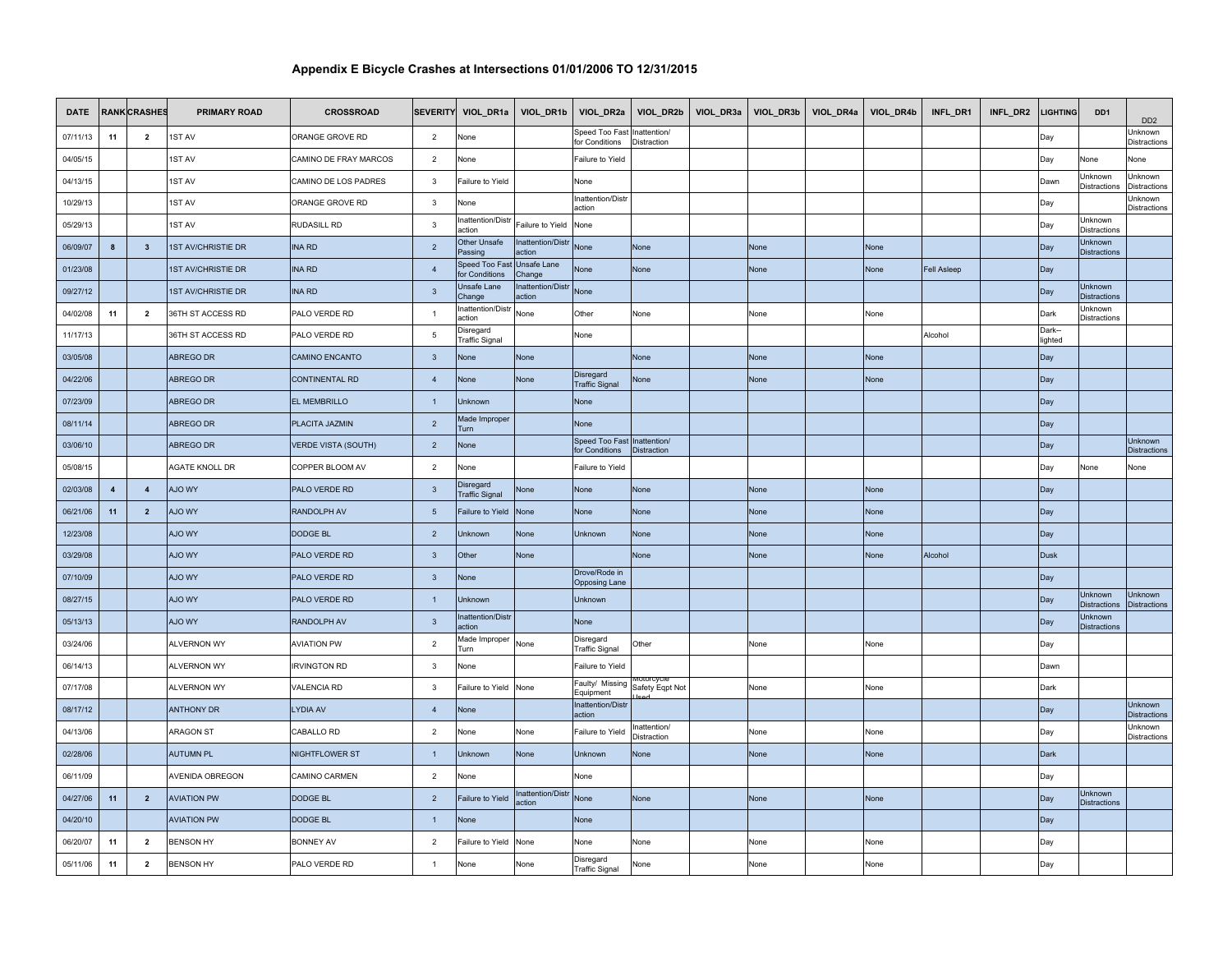| <b>DATE</b> |                         | <b>RANK CRASHES</b> | <b>PRIMARY ROAD</b>                  | <b>CROSSROAD</b>     |                         |                                 | SEVERITY VIOL_DR1a VIOL_DR1b VIOL_DR2a         |                                    |                             | VIOL_DR2b   VIOL_DR3a   VIOL_DR3b   VIOL_DR4a | VIOL_DR4b   | INFL_DR1 | INFL_DR2 | <b>LIGHTING</b>   | DD <sub>1</sub>                       | DD <sub>2</sub>                |
|-------------|-------------------------|---------------------|--------------------------------------|----------------------|-------------------------|---------------------------------|------------------------------------------------|------------------------------------|-----------------------------|-----------------------------------------------|-------------|----------|----------|-------------------|---------------------------------------|--------------------------------|
| 10/04/15    |                         |                     | <b>BENSON HY</b>                     | <b>BONNEY AV</b>     | $\mathbf{3}$            | )rove/ Rode i<br>Opposing Lane  |                                                | Jnsafe Lane<br>Change              |                             |                                               |             |          |          | Day               | None                                  | Jnknown<br>Distractions        |
| 02/11/13    |                         |                     | <b>BENSON HY</b>                     | COUNTRY CLUB RD      | $\overline{2}$          | None                            |                                                | Disregard<br>Fraffic Signal        | Inattention/<br>Distraction |                                               |             |          |          | Day               |                                       | Unknown<br>Distractions        |
| 04/22/08    |                         |                     | <b>BENSON HY</b>                     | PALO VERDE RD        | $\mathbf{3}$            | None                            | None                                           | Jnknown                            | None                        | None                                          | None        |          |          | Dark              |                                       |                                |
| 08/16/08    | 11                      | $\overline{2}$      | <b>BENSON HY/SWAN RD</b>             | <b>VALENCIA RD</b>   | $\overline{2}$          | None                            | None                                           | Disregard<br><b>Traffic Signal</b> | None                        | None                                          | None        |          |          | Day               |                                       |                                |
| 12/09/15    |                         |                     | <b>BENSON HY/SWAN RD</b>             | <b>VALENCIA RD</b>   | $\overline{\mathbf{3}}$ | Failure to Yield                |                                                | None                               |                             |                                               |             |          |          | Day               | None                                  | <b>None</b>                    |
| 12/25/15    |                         |                     | <b>BIDAHOCHI DR</b>                  | SUMMER TR            | $\mathbf{3}$            | Drove/ Rode in                  | Failed to Keep<br>Opposing Lane in Proper Lane | lone                               |                             |                                               |             |          |          | Day               | None                                  | None                           |
| 11/30/15    |                         |                     | <b>BILBY RD</b>                      | <b>CARDINAL AV</b>   | $\overline{1}$          | None                            |                                                | <b>Failure to Yield</b>            |                             |                                               |             |          |          | Dark              | None                                  | Unknown<br><b>Distractions</b> |
| 10/06/09    |                         |                     | <b>BLUE ROCK WY</b>                  | MELPOMENE WY         | $\overline{\mathbf{3}}$ | ailure to Yield                 |                                                |                                    |                             |                                               |             |          |          | Day               |                                       |                                |
| 08/29/08    |                         |                     | <b>BONNEY AV</b>                     | <b>MILTON RD</b>     | $\mathbf{3}$            | None                            | <b>None</b>                                    | ailure to Yield                    | None                        | <b>None</b>                                   | <b>None</b> |          |          | Day               |                                       |                                |
| 08/31/15    |                         |                     | BOPP RD                              | SHERIDAN AV          | $\overline{1}$          | Jnknown                         |                                                | Jnknown                            |                             |                                               |             |          |          | Day               | Jnknown<br>Distractions               | Unknown<br><b>Distractions</b> |
| 06/06/10    |                         |                     | <b>BRAHMA RD</b>                     | SAHUARITA RD         | $\overline{\mathbf{3}}$ | None                            |                                                | Speed Too Fast<br>or Conditions    | Ran Stop Sign               |                                               |             |          | Alcohol  | Day               |                                       |                                |
| 01/28/06    |                         |                     | <b>BROOM TAIL CI</b>                 | <b>BROOM TAIL DR</b> | $\mathbf{3}$            | ailure to Yield                 | Inattention/Distr<br>action                    | None                               | None                        | None                                          | None        |          |          | Day               | Unknown<br>Distractions               |                                |
| 10/28/11    |                         |                     | <b>BUSH HILL PL/HARRISON RD</b>      | <b>CATALINA HY</b>   | $\overline{\mathbf{3}}$ | nattention/Dist<br>iction       |                                                | None                               |                             |                                               |             |          |          | Day               | Unknown<br><b>Distractions</b>        |                                |
| 04/14/14    |                         |                     | CACTUS LP (NORTH)                    | LA CANADA DR         | $\overline{2}$          | attention/Distr<br>action       |                                                | None                               |                             |                                               |             |          |          | Day               | Jnknown<br>Distractions               |                                |
| 06/25/09    |                         |                     | CALLE CANARIO                        | CALLE TECOLOTE       | $\overline{\mathbf{3}}$ | Unknown                         |                                                | <b>Jnknown</b>                     |                             |                                               |             |          |          | Day               |                                       |                                |
| 02/22/07    |                         |                     | CALLE DE LA ADELFA                   | CAMINO DEL SOL       | $\overline{2}$          | Failure to Yield None           |                                                | None                               | None                        | None                                          | None        |          |          | Day               |                                       |                                |
| 09/27/07    |                         |                     | CALLE DE LA REINA                    | SUNRISE DR           | $\overline{2}$          | nattention/Dist<br>ction        | Other                                          | Speed Too Fast<br>or Conditions    | None                        | None                                          | None        |          |          | Day               | <b>Unknown</b><br><b>Distractions</b> |                                |
| 11/24/07    | 11                      | $\overline{2}$      | CALLE DE LAS TIENDAS                 | LA CANADA DR         | $\overline{1}$          | Failure to Yield None           |                                                | )rove/Rode in<br>Opposing Lane     | Unknown                     | None                                          | None        |          |          | Day               |                                       |                                |
| 01/12/15    |                         |                     | CALLE DE LAS TIENDAS                 | A CANADA DR          | $\overline{2}$          | Speed Too Fast<br>or Conditions |                                                | Vone                               |                             |                                               |             |          |          | Day               | None                                  | None                           |
| 09/20/09    |                         |                     | CALLE DE ORO                         | DESERT BELL DR       | $\overline{\mathbf{3}}$ | or Conditions                   | Speed Too Fast Inattention/Distr<br>action     | <b>None</b>                        |                             |                                               |             |          |          | Day               | Unknown<br><b>Distractions</b>        |                                |
| 02/08/12    |                         |                     | CALLE DEL MARQUES                    | SUNRISE DR           | $\mathbf{3}$            | ailure to Yield                 |                                                | None                               |                             |                                               |             |          |          | Day               |                                       |                                |
| 05/02/06    |                         |                     | <b>CALLE FORTUNADO</b>               | SULLINGER AV         | $\overline{\mathbf{3}}$ | Failure to Yield None           |                                                | Other                              | None                        | None                                          | None        |          |          | Day               |                                       |                                |
| 10/04/11    |                         |                     | CALLE REINA/OLD ROMERO RD            | <b>RUTHRAUFF RD</b>  | $\overline{2}$          | attention/Distr<br>ction        |                                                | None                               |                             |                                               |             |          |          | Day               | Unknown<br><b>Distractions</b>        |                                |
| 02/21/12    |                         |                     | CALLE REINA/OLD ROMERO RD            | RUTHRAUFF RD         | $\overline{2}$          | Vone                            |                                                | Ran Stop Sign                      |                             |                                               |             |          |          | Dark              |                                       |                                |
| 02/12/11    |                         |                     | <b>CALLE TRES</b>                    | CAMINO DEL SOL       | $\overline{2}$          | Ran Stop Sign                   |                                                | Ran Stop Sign                      |                             |                                               |             |          |          | Day               |                                       |                                |
| 01/27/10    |                         |                     | CAMINITO DE LA<br>PUERTA/CAMINO REAL | RIVER RD             | $\mathbf{3}$            | ailure to Yield                 |                                                | None                               |                             |                                               |             |          |          | Day               |                                       |                                |
| 09/16/11    |                         |                     | CAMINO ARENOSA                       | SUNRISE DR           | $\overline{2}$          | Made Improper<br>urn            |                                                | <b>Jone</b>                        |                             |                                               |             |          |          | Day               |                                       |                                |
| 10/17/07    |                         |                     | CAMINO BOSQUE                        | PLACITA BOSQUE       | $\overline{1}$          | Jnknown                         | None                                           | Jnknown                            | None                        | None                                          | None        |          |          | Day               |                                       |                                |
| 02/05/07    |                         |                     | CAMINO CARDENAL                      | <b>RIVER RD</b>      | $\overline{2}$          | None                            | None                                           | Speed Too Fast<br>or Conditions    | None                        | None                                          | None        |          |          | Day               |                                       |                                |
| 04/04/12    |                         |                     | CAMINO DE FOSFORO                    | INA RD               | $\overline{1}$          | nattention/Dist<br>ıction       |                                                | None                               |                             |                                               |             |          |          | Day               | Unknown<br>Distractions               |                                |
| 02/26/13    |                         |                     | CAMINO DE LA CANOA                   | SPLIT BRANCH LN      | $\mathbf{3}$            | attention/Distr<br>ction        |                                                | Vone                               |                             |                                               |             |          |          | Day               | Unknown<br><b>Distractions</b>        |                                |
| 11/20/09    | $\overline{\mathbf{4}}$ | $\overline{4}$      | CAMINO DE LA TIERRA                  | <b>INA RD</b>        | $\mathbf{3}$            | ailure to Yield                 |                                                | None                               |                             |                                               |             |          |          | Dark--<br>lighted |                                       |                                |
| 11/24/11    |                         |                     | CAMINO DE LA TIERRA                  | <b>INA RD</b>        | $\overline{1}$          | )isregard<br>raffic Signal      |                                                | Other                              |                             |                                               |             |          |          | Day               |                                       |                                |
| 02/02/13    |                         |                     | CAMINO DE LA TIERRA                  | INA RD               | $\overline{1}$          | None                            |                                                | Failure to Yield                   |                             |                                               |             |          |          | Day               |                                       |                                |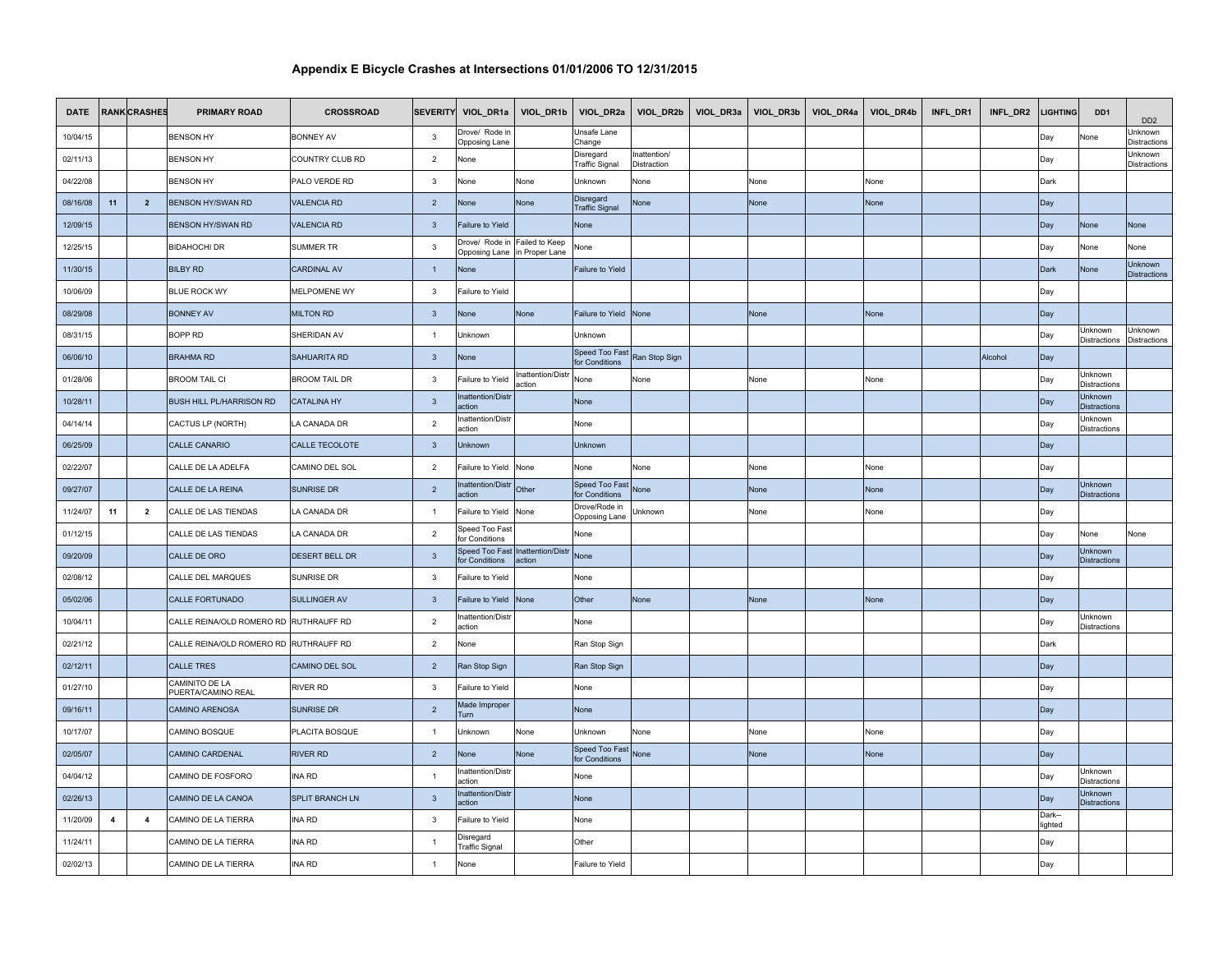| <b>DATE</b> |    | <b>RANK CRASHES</b>     | <b>PRIMARY ROAD</b>              | <b>CROSSROAD</b>        |                         | SEVERITY VIOL_DR1a VIOL_DR1b      |                             | VIOL_DR2a                                     |                                   | VIOL_DR2b VIOL_DR3a | VIOL_DR3b | VIOL_DR4a | VIOL_DR4b | INFL_DR1 | INFL_DR2 | <b>LIGHTING</b> | DD <sub>1</sub>                       | D <sub>D</sub> <sub>2</sub>           |
|-------------|----|-------------------------|----------------------------------|-------------------------|-------------------------|-----------------------------------|-----------------------------|-----------------------------------------------|-----------------------------------|---------------------|-----------|-----------|-----------|----------|----------|-----------------|---------------------------------------|---------------------------------------|
| 03/20/13    |    |                         | CAMINO DE LA TIERRA              | INA RD                  | $\overline{1}$          | Jnknown                           |                             | Jnknown                                       |                                   |                     |           |           |           |          |          | Day             |                                       |                                       |
| 10/26/08    |    |                         | CAMINO DE LA TIERRA              | LOS REALES RD           | $\overline{1}$          | Speed Too Fast<br>or Conditions   | None                        | Made Improper<br>'urn                         | None                              |                     | None      |           | None      |          |          | Dark            |                                       |                                       |
| 04/02/07    |    |                         | CAMINO DE LA TIERRA              | ORANGE GROVE RD         | $\overline{3}$          | <b>Disregard</b><br>raffic Signal | Inattention/Distr<br>action | None                                          | None                              |                     | None      |           | None      |          |          | Day             | Unknown<br>Distractions               |                                       |
| 05/03/11    |    |                         | CAMINO DE LA TIERRA              | SHANNON RD              | $\overline{3}$          | Speed Too Fast<br>or Conditions   | Other                       | None                                          |                                   |                     |           |           |           |          |          | Day             |                                       |                                       |
| 11/30/08    |    |                         | CAMINO DE LA TIERRA              | TRES NOGALES RD         | $\overline{4}$          | None                              | None                        | nattention/Distr<br>action                    | None                              |                     | None      |           | None      |          |          | Day             |                                       | Unknown<br>Distractions               |
| 12/03/07    | 11 | $\overline{2}$          | CAMINO DE OESTE                  | MAGEE RD/PIMA FARMS RD  | $\overline{\mathbf{3}}$ | Vone                              | None                        | Ran Stop Sign                                 | None                              |                     | None      |           | None      |          |          | Day             |                                       |                                       |
| 01/08/11    |    |                         | CAMINO DE OESTE                  | <b>HARDY RD</b>         | $\overline{4}$          | <b>Unknown</b>                    |                             | Unknown                                       |                                   |                     |           |           |           |          |          | Day             |                                       |                                       |
| 04/03/12    |    |                         | CAMINO DE OESTE                  | <b>IRONWOOD HILL DR</b> | $\overline{1}$          | None                              |                             | Failure to Yield                              |                                   |                     |           |           |           |          |          | Day             |                                       |                                       |
| 03/07/14    |    |                         | CAMINO DE OESTE                  | <b>LYNN CI</b>          | $\overline{\mathbf{3}}$ | Other Unsafe<br>Passing           |                             | None                                          |                                   |                     |           |           |           |          |          | Dark            |                                       |                                       |
| 10/29/10    |    |                         | CAMINO DE OESTE                  | MAGEE RD/PIMA FARMS RD  | $\overline{2}$          | Vone                              |                             | Ran Stop Sign                                 | Made Improper<br>Turn.            |                     |           |           |           |          |          | Day             |                                       |                                       |
| 03/29/11    |    |                         | CAMINO DE OESTE                  | MASSINGALE RD           | $\overline{2}$          | nattention/Distr<br>ction         |                             | None                                          |                                   |                     |           |           |           |          |          | Dark            | Unknown<br><b>Distractions</b>        |                                       |
| 06/11/09    |    |                         | CAMINO DE OESTE                  | SNOW LEOPARD DR         | $\overline{1}$          | Failure to Yield                  |                             | None                                          |                                   |                     |           |           |           |          |          | Day             |                                       |                                       |
| 12/07/13    |    |                         | CAMINO DE OESTE                  | <b>VALENCIA RD</b>      | $\overline{1}$          | None                              |                             | Jnknown                                       |                                   |                     |           |           |           |          |          | Day             |                                       |                                       |
| 02/09/06    |    |                         | CAMINO DEL SOL                   | PLACITA BELDAD          | $\overline{\mathbf{3}}$ | Jnsafe Lane<br>hange:             | Inattention/Distr<br>action | None                                          | None                              |                     | None      |           | None      |          |          | Day             | Unknown<br><b>Distractions</b>        |                                       |
| 01/23/14    |    |                         | CAMINO ESCUELA                   | <b>RIVER RD</b>         | $\overline{4}$          | ailure to Yield                   |                             | Vone                                          |                                   |                     |           |           |           |          |          | Day             |                                       |                                       |
| 06/15/07    | 11 | $\overline{2}$          | CAMINO ESPLENDORA                | SUNRISE DR              | 2                       | Vone                              | None                        | Jnsafe Lane<br>Change:                        | None                              |                     | None      |           | None      |          |          | Day             |                                       |                                       |
| 11/03/07    |    |                         | CAMINO ESPLENDORA                | SUNRISE DR              | $\mathbf{3}$            | Speed Too Fast<br>or Conditions   | Failure to Yield            | None                                          | None                              |                     | None      |           | None      |          |          | Day             |                                       |                                       |
| 11/04/09    |    |                         | <b>CAMINO FELIZ</b>              | <b>RILLITO ST</b>       | $\overline{2}$          | None                              |                             | ailure to Yield                               | nattention/<br><b>Distraction</b> |                     |           |           |           |          |          | Day             |                                       | Unknown<br><b>Distractions</b>        |
| 05/28/11    |    |                         | CAMINO LOMA ALTA                 | <b>OLD SPANISH TR</b>   | $\overline{2}$          | Ran Stop Sign                     |                             | None                                          |                                   |                     |           |           |           |          |          | Day             |                                       |                                       |
| 09/04/06    |    |                         | CANYONWOOD PL                    | <b>KNOLLWOOD DR</b>     | $\mathbf{3}$            | Vone                              | None                        | ailure to Yield                               | nattention/<br>Distraction        |                     | None      |           | None      |          |          | Day             |                                       | <b>Unknown</b><br><b>Distractions</b> |
| 03/23/09    |    |                         | CAPISTRANO RD                    | HILDRETH AV             | $\overline{4}$          | Vone                              |                             | Unknown                                       |                                   |                     |           |           |           |          |          | Day             |                                       |                                       |
| 09/22/10    |    |                         | <b>CARDINAL AV</b>               | <b>IRVINGTON RD</b>     | $\overline{\mathbf{3}}$ | nattention/Distr<br>iction        |                             | Vone                                          |                                   |                     |           |           |           |          |          | Day             | Unknown<br><b>Distractions</b>        |                                       |
| 03/01/06    |    |                         | <b>CARDINAL AV</b>               | <b>VALENCIA RD</b>      | $\overline{2}$          | None                              | None                        | ailure to Yield                               | None                              |                     | None      |           | None      |          |          | Day             |                                       |                                       |
| 10/08/09    |    |                         | CASABLANCA DR                    | INA RD                  | $\overline{4}$          | None                              |                             | Drove/Rode in<br><b>Opposing Lane</b>         |                                   |                     |           |           |           |          |          | Day             |                                       |                                       |
| 04/20/11    |    |                         | <b>CATALINA HY</b>               | MOUNT LEMMON SHORT RD   | $\overline{\mathbf{3}}$ | <b>Jnknown</b>                    |                             | Unknown                                       |                                   |                     |           |           |           |          |          | Day             |                                       |                                       |
| 04/12/09    |    |                         | <b>CATALINA HY</b>               | PRISON CAMP RD          | $\overline{1}$          | Ran Stop Sign                     |                             | Vone                                          |                                   |                     |           |           |           |          |          | Day             |                                       |                                       |
| 06/23/06    |    |                         | <b>CENTENNIAL DR</b>             | KOLB RD                 | $\mathbf{3}$            | None                              | None                        | Speed Too Fast Inattention/<br>for Conditions | Distraction                       |                     | None      |           | None      |          |          | Day             |                                       | Unknown<br>Distractions               |
| 01/13/06    |    |                         | CERRO DE AGUILA/LA LINDA<br>RAMA | <b>SWAN RD</b>          | $\overline{2}$          | None                              | None                        | ailure to Yield                               | None                              |                     | None      |           | None      |          |          | Dawn            |                                       |                                       |
| 04/16/12    |    |                         | CHICKWEED DR                     | SILVERWEED LN           | $\overline{1}$          | Jnknown                           |                             | Vone                                          |                                   |                     |           |           |           |          |          | Day             |                                       |                                       |
| 03/28/11    |    |                         | <b>CIENEGA CREEK DR</b>          | COLOSSAL CAVE RD        | $\overline{\mathbf{3}}$ | ailed to Keep<br>Proper Lane      | Inattention/Distr<br>action | None                                          |                                   |                     |           |           |           |          |          | Day             | Unknown<br><b>Distractions</b>        |                                       |
| 07/23/10    |    |                         | <b>CINNAMON DR</b>               | SHANNON RD              | $\overline{1}$          | Jnknown                           |                             |                                               |                                   |                     |           |           |           |          |          | Day             |                                       |                                       |
| 03/07/06    |    |                         | <b>CLIMBING IVY DR</b>           | <b>IVY MOUNTAIN WY</b>  | $\overline{2}$          | Vone                              | None                        | ailure to Yield                               | Ran Stop Sign                     |                     | None      |           | None      |          |          | <b>Dusk</b>     |                                       |                                       |
| 03/27/07    | 11 | $\overline{\mathbf{2}}$ | CLOUD RD                         | SABINO CANYON RD        | $\overline{2}$          | nattention/Distr<br>ction         | None                        | nattention/Distr<br>ction                     | None                              |                     | Vone      |           | None      |          |          | Day             | <b>Jnknown</b><br><b>Distractions</b> | Unknown<br><b>Distractions</b>        |
| 01/27/12    |    |                         | CLOUD RD                         | SABINO CANYON RD        | $\overline{1}$          | nattention/Distr<br>action        |                             | nattention/Distr<br>action                    |                                   |                     |           |           |           |          |          | Day             | Unknown<br>Distractions               | Unknown<br><b>Distractions</b>        |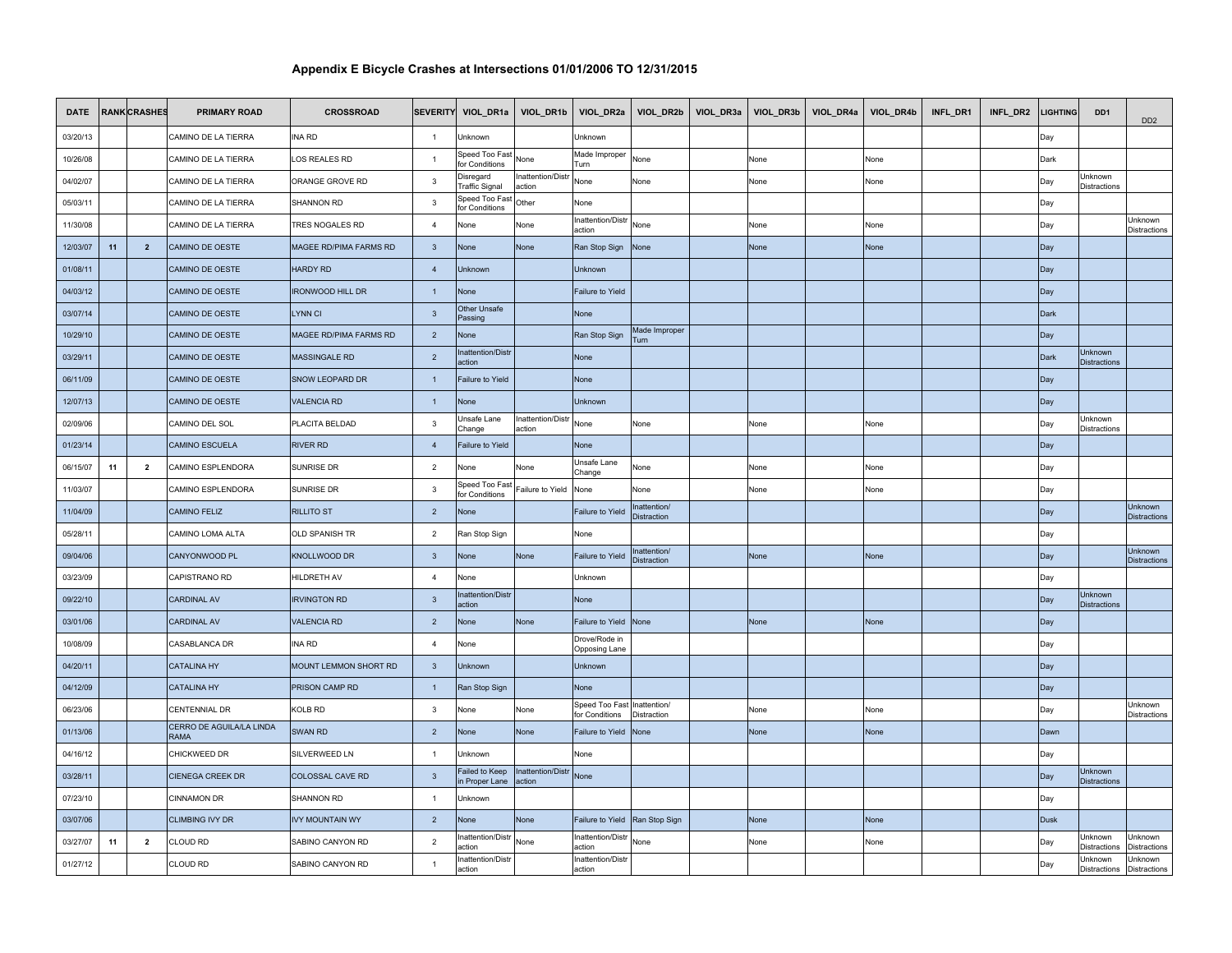| <b>DATE</b> |                | <b>RANK CRASHES</b> | <b>PRIMARY ROAD</b>                      | <b>CROSSROAD</b>                 |                         | SEVERITY VIOL_DR1a VIOL_DR1b    |                                           | VIOL_DR2a                          | VIOL_DR2b                          | VIOL_DR3a | VIOL_DR3b   | VIOL_DR4a | VIOL_DR4b   | INFL_DR1 | INFL_DR2 | <b>LIGHTING</b>   | DD <sub>1</sub>                       | D <sub>D</sub> <sub>2</sub>           |
|-------------|----------------|---------------------|------------------------------------------|----------------------------------|-------------------------|---------------------------------|-------------------------------------------|------------------------------------|------------------------------------|-----------|-------------|-----------|-------------|----------|----------|-------------------|---------------------------------------|---------------------------------------|
| 02/13/09    |                |                     | <b>CLOUD VIEW PL</b>                     | <b>SANDARIO RD</b>               | $\overline{\mathbf{3}}$ | None                            |                                           | nattention/Distr<br>action         | Did Not Use<br>Crosswalk           |           |             |           |             |          |          | Day               |                                       | Unknown<br><b>Distractions</b>        |
| 04/06/11    |                |                     | COLOSSAL CAVE RD                         | TROTTER SISTERS DR               | $\overline{2}$          | Vone                            |                                           |                                    |                                    |           |             |           |             |          |          | Day               |                                       |                                       |
| 07/14/10    |                |                     | COLOSSAL CAVE RD                         | VIA RANCHO DEL LAGO              | $\mathbf{3}$            | Speed Too Fast<br>or Conditions |                                           | None                               |                                    |           |             |           |             |          |          | Day               |                                       |                                       |
| 01/11/08    |                |                     | COLUMBIA ST/TV SWAP MEET<br>SOUTH DW     | PALO VERDE RD                    | $\overline{2}$          | Vone                            | None                                      | Other                              | None                               |           | None        |           | None        |          |          | Day               |                                       |                                       |
| 09/12/06    |                |                     | <b>COLUMBUS BL</b>                       | MAGOO RD                         | $\overline{\mathbf{3}}$ | or Conditions                   | peed Too Fast Inattention/Distr<br>action | None                               | None                               |           | None        |           | None        |          |          | Day               | Unknown<br>Distractions               |                                       |
| 04/08/14    |                |                     | <b>CONTRACTORS WY</b>                    | <b>ILLINOIS ST</b>               | $\overline{2}$          | ailure to Yield                 |                                           | None                               |                                    |           |             |           |             |          |          | Day               |                                       |                                       |
| 02/12/14    |                |                     | CORONA RD                                | ORANGE GROVE RD                  | $\overline{2}$          | None                            |                                           | nattention/Distr<br>action         | Failure to Yield                   |           |             |           |             |          |          | Day               |                                       | <b>Unknown</b><br>Distractions        |
| 07/29/14    |                |                     | <b>CORTARO FARMS RD</b>                  | THORNYDALE RD                    | $\mathbf{3}$            | Unknown                         |                                           | Unknown                            |                                    |           |             |           |             |          |          | Day               |                                       |                                       |
| 04/09/09    |                |                     | CORTARO RD                               | INA RD                           | $\mathbf{3}$            | <b>xceeded</b><br>awful Speed   |                                           | None                               |                                    |           |             |           |             | Other    |          | Day               |                                       |                                       |
| 08/08/06    |                |                     | COUNTRY CLUB RD                          | <b>IRVINGTON RD</b>              | $\overline{2}$          | Vone                            | None                                      | nattention/Distr<br><b>ction</b>   | Vone                               |           | None        |           | None        |          |          | Day               |                                       | Unknown<br><b>Distractions</b>        |
| 11/01/07    | 11             | $\overline{2}$      | CRAYCROFT RD                             | <b>RIVER RD</b>                  | $\overline{2}$          | ailure to Yield                 | None                                      | None                               | None                               |           | None        |           | None        |          |          | Day               |                                       |                                       |
| 03/25/11    |                |                     | CRAYCROFT RD                             | RIVER RD                         | $\overline{2}$          | Disregard<br>raffic Signal      |                                           | None                               |                                    | None      |             | Unknown   |             |          |          | Day               |                                       |                                       |
| 09/18/11    |                |                     | <b>CURTIS RD</b>                         | <b>SHANNON RD</b>                | $\overline{\mathbf{3}}$ | Disregard<br>raffic Signal      |                                           | None                               |                                    |           |             |           |             |          |          | <b>Dusk</b>       |                                       |                                       |
| 01/22/11    |                |                     | DESERT BELL DR/LA CANOA                  | LA CANADA DR                     | $\overline{2}$          | Made Improper<br>Turn           |                                           | None                               |                                    |           |             |           |             |          |          | Day               |                                       |                                       |
| 04/02/07    |                |                     | <b>DESERT MOTIF RD</b>                   | <b>KINNEY RD</b>                 | $\overline{2}$          | ailure to Yield None            |                                           | None                               | None                               |           | None        |           | None        |          |          | Day               |                                       |                                       |
| 07/08/10    |                |                     | <b>DEVOTION DR</b>                       | RIVER RD                         | $\mathbf{3}$            | Vone                            |                                           | Drove/Rode in<br>Opposing Lane     | Other                              |           |             |           |             |          |          | Day               |                                       |                                       |
| 06/15/15    |                |                     | <b>DODGE BL</b>                          | <b>KLEINDALE RD</b>              | $\overline{\mathbf{3}}$ | Ran Stop Sign                   | Failure to Yield                          | None                               |                                    |           |             |           |             |          |          | Day               | None                                  | None                                  |
| 10/02/13    |                |                     | DREXEL RD                                | <b>MISSION RD</b>                | $\overline{1}$          | ailure to Yield                 |                                           | None                               |                                    |           |             |           |             |          |          | Day               |                                       |                                       |
| 06/21/15    |                |                     | DREXEL RD                                | <b>NESTOVER AV</b>               | $\overline{1}$          | Jnknown                         |                                           | Jnknown                            |                                    |           |             |           |             |          |          | Dark              | Vone                                  | None                                  |
| 03/09/08    |                |                     | <b>EAGLESTONE LP</b>                     | <b>HARTMAN LN</b>                | $\overline{4}$          | None                            | None                                      | Failure to Yield                   | Ran Stop Sign                      |           | <b>None</b> |           | None        |          |          | Day               |                                       |                                       |
| 03/01/13    |                |                     | EDGEWATER DR                             | FLOWING WELLS RD/LA<br>CANADA DR | $\mathbf{3}$            | Made Improper<br>urn'           | Inattention/Distr<br>action               | None                               |                                    |           |             |           |             |          |          | Day               | Unknown<br><b>Distractions</b>        |                                       |
| 04/16/10    |                |                     | ENTRADA DE VENTANA                       | SABINO CANYON RD                 | $\sqrt{2}$              | nattention/Dist<br>action       |                                           | None                               |                                    |           |             |           |             |          |          | Day               | Unknown<br><b>Distractions</b>        |                                       |
| 07/06/06    |                |                     | <b>EUNICE ST</b>                         | MASSINGALE RD                    | $\overline{1}$          | Vone                            | None                                      | Ran Stop Sign                      | None                               |           | Vone        |           | None        |          |          | Day               |                                       |                                       |
| 05/02/08    |                |                     | <b>FAIRVIEW AV</b>                       | <b>LIMBERLOST DR</b>             | $\overline{1}$          | None                            | None                                      | ailure to Yield                    | None                               |           | <b>None</b> |           | None        |          |          | Day               |                                       |                                       |
| 09/20/12    |                |                     | <b>FELLOWS AV</b>                        | RUTHRAUFF RD                     | $\overline{1}$          | None                            |                                           | ailure to Yield                    |                                    |           |             |           |             |          |          | Dark              |                                       |                                       |
| 02/16/07    | $\overline{1}$ | 6                   | <b>FLOWING WELLS RD</b>                  | <b>WETMORE RD</b>                | $\overline{1}$          | <b>Failure to Yield</b>         | <b>Inattention/Distr</b><br>action        | None                               | None                               |           | <b>None</b> |           | <b>None</b> |          |          | <b>Dusk</b>       | Unknown<br><b>Distractions</b>        |                                       |
| 10/13/08    |                |                     | FLOWING WELLS RD                         | WETMORE RD                       | $\overline{4}$          | Failure to Yield                | None                                      | Vone                               | Vone                               |           | None        |           | None        |          |          | Day               |                                       |                                       |
| 05/18/09    |                |                     | FLOWING WELLS RD                         | <b>WETMORE RD</b>                | $\overline{1}$          | None                            |                                           | Failure to Yield                   | Disregard<br><b>Traffic Signal</b> |           |             |           |             |          |          | Day               |                                       |                                       |
| 09/14/10    |                |                     | FLOWING WELLS RD                         | <b>WETMORE RD</b>                | $\overline{1}$          | None                            |                                           | Disregard<br><b>Traffic Signal</b> | nattention/<br>Distraction         |           |             |           |             |          |          | Day               |                                       | Unknown<br>Distractions               |
| 02/07/14    |                |                     | <b>FLOWING WELLS RD</b>                  | <b>WETMORE RD</b>                | $\overline{1}$          | <b>None</b>                     |                                           | Disregard<br><b>Traffic Signal</b> |                                    |           |             |           |             |          |          | Dark--<br>lighted |                                       |                                       |
| 09/03/15    |                |                     | <b>FLOWING WELLS RD</b>                  | <b>WETMORE RD</b>                | $\overline{\mathbf{3}}$ | Other Unsafe<br>assing          | Failure to Yield                          | None                               |                                    |           |             |           |             |          |          | Day               | Jnknown<br><b>Distractions</b>        | Unknown<br><b>Distractions</b>        |
| 01/24/06    |                |                     | FOUNTAINS AV/ORACLE<br>JAYNES STATION RD | LA CHOLLA BL                     | $\overline{1}$          | None                            | None                                      | nattention/Distr<br>action         | None                               |           | None        |           | None        |          |          | Dark              |                                       | <b>Jnknown</b><br><b>Distractions</b> |
| 03/07/15    |                |                     | <b>FOUR WINDS DR</b>                     | TANURI DR                        | $\overline{1}$          | Unknown                         |                                           | Unknown                            |                                    |           |             |           |             |          |          | Day               | <b>Jnknown</b><br><b>Distractions</b> | Unknown<br>Distractions               |
| 08/15/09    |                |                     | FREEMAN RD                               | OLD SPANISH TR                   | $\overline{4}$          | ailure to Yield                 | Inattention/Distr<br>action               | None                               |                                    |           |             |           |             |          |          | Day               | Unknown<br>Distractions               |                                       |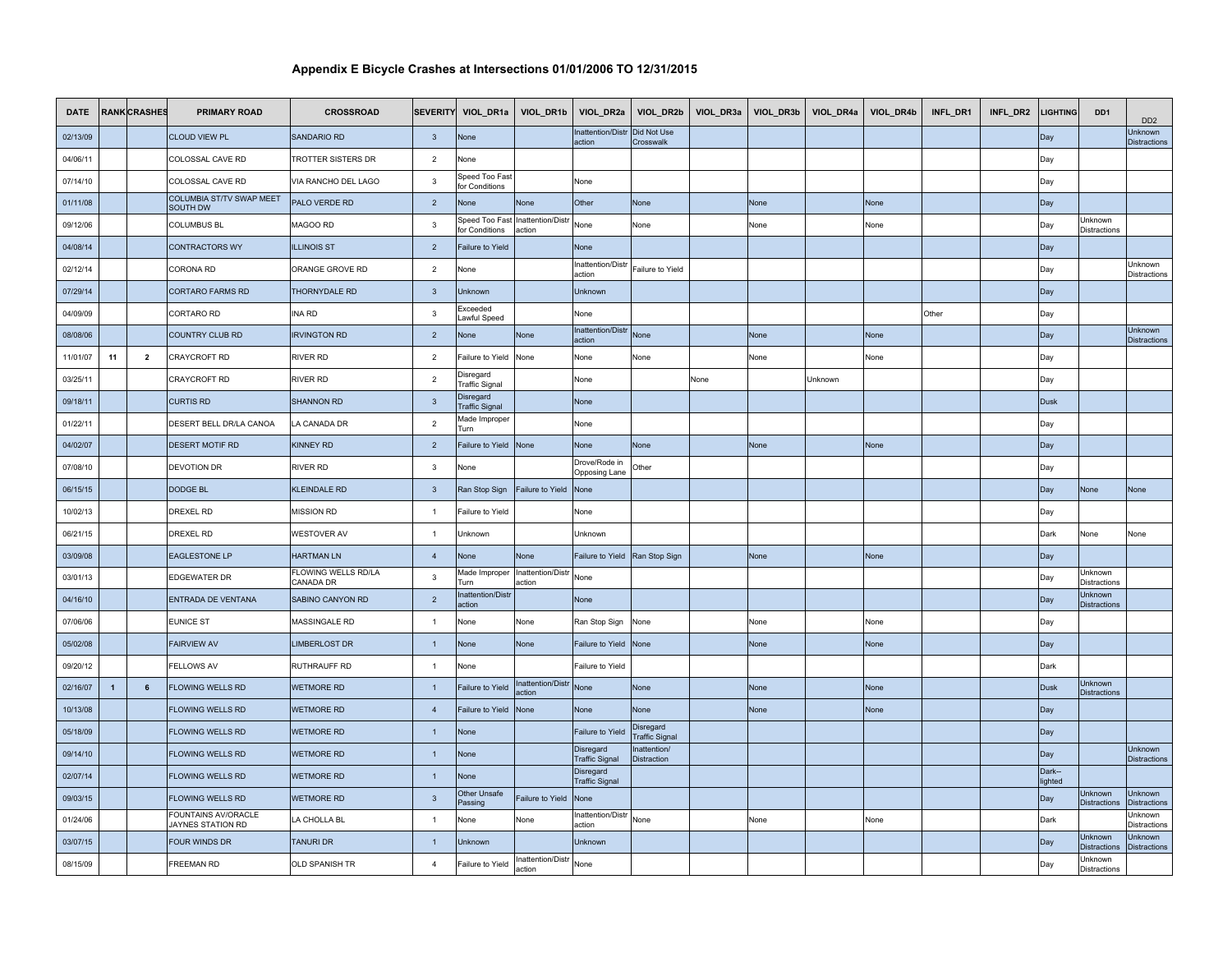| <b>DATE</b> |                         | <b>RANK CRASHES</b> | <b>PRIMARY ROAD</b>   | <b>CROSSROAD</b>           |                         |                                    | SEVERITY VIOL_DR1a   VIOL_DR1b     | VIOL_DR2a                          | VIOL_DR2b | VIOL_DR3a | VIOL_DR3b   | VIOL_DR4a | VIOL_DR4b | INFL_DR1 | INFL_DR2 | <b>LIGHTING</b>   | DD <sub>1</sub>                | DD <sub>2</sub>                       |
|-------------|-------------------------|---------------------|-----------------------|----------------------------|-------------------------|------------------------------------|------------------------------------|------------------------------------|-----------|-----------|-------------|-----------|-----------|----------|----------|-------------------|--------------------------------|---------------------------------------|
| 01/22/08    |                         |                     | <b>GOLD AV</b>        | <b>RUTHRAUFF RD</b>        | $\overline{1}$          | Jnsafe Lane<br>Change              | None                               | Faulty/ Missing<br>Equipment       | None      |           | None        |           | None      |          |          | <b>Dusk</b>       |                                |                                       |
| 05/30/07    | $\overline{\mathbf{2}}$ | 5                   | HACIENDA DEL SOL RD   | SUNRISE DR                 | $\overline{2}$          | ailure to Yield                    | None                               | None                               | None      |           | None        |           | None      |          |          | Day               |                                |                                       |
| 08/24/15    |                         |                     | HACIENDA DEL SOL RD   | <b>RIVER RD</b>            | $\overline{2}$          | Jnknown                            |                                    | Unknown                            |           |           |             |           |           |          |          | Day               | Unknown<br>Distractions        | Unknown<br>Distractions               |
| 11/06/07    |                         |                     | HACIENDA DEL SOL RD   | SUNRISE DR                 | $\overline{2}$          | ailure to Yield                    | None                               | None                               | None      |           | None        |           | None      |          |          | Day               |                                |                                       |
| 05/19/08    |                         |                     | HACIENDA DEL SOL RD   | SUNRISE DR                 | $\overline{3}$          | nattention/Distr<br>action         | None                               | Unknown                            | None      |           | None        |           | None      |          | Other    | Day               | Unknown<br>Distractions        |                                       |
| 05/27/10    |                         |                     | HACIENDA DEL SOL RD   | SUNRISE DR                 | $\overline{4}$          | Jnknown                            |                                    | Unknown                            |           |           |             |           |           | Alcohol  | Illness  | Dusk              |                                |                                       |
| 05/31/13    |                         |                     | HACIENDA DEL SOL RD   | <b>SUNRISE DR</b>          | $\overline{\mathbf{3}}$ | None                               |                                    | Failure to Yield                   |           |           |             |           |           |          |          | Day               |                                |                                       |
| 12/25/13    |                         |                     | <b>HARRAN DR</b>      | <b>SESAME LN</b>           | $\overline{1}$          | nattention/Distr<br>action         |                                    | None                               |           |           |             |           |           |          |          | Day               | Unknown<br><b>Distractions</b> |                                       |
| 07/30/08    |                         |                     | <b>HARRISON RD</b>    | SAHUARITA RD               | $\overline{2}$          | Unknown                            | None                               |                                    | None      |           | None        |           | None      |          |          | Day               |                                |                                       |
| 03/10/14    |                         |                     | <b>HELMET PEAK RD</b> | <b>MISSION RD</b>          | $\overline{1}$          | Other                              |                                    | Unknown                            |           |           |             |           |           |          |          | Day               |                                |                                       |
| 12/21/09    |                         |                     | <b>HOLLADAY ST</b>    | <b>REX AV</b>              | $\overline{4}$          | Vone                               |                                    | Failure to Yield                   |           |           |             |           |           |          |          | Day               |                                |                                       |
| 04/23/08    |                         |                     | <b>HOUGHTON RD</b>    | SPEEDWAY BL                | $\overline{\mathbf{3}}$ | Failure to Yield                   | None                               | None                               | None      |           | None        |           | None      |          |          | Day               |                                |                                       |
| 09/08/07    |                         |                     | HUGHES ACCESS RD      | NOGALES HY                 | $\overline{1}$          | Other                              | None                               | Unknown                            | None      |           | None        |           | None      |          |          | Day               |                                |                                       |
| 09/18/06    | $\overline{4}$          | $\overline{4}$      | <b>INA RD</b>         | <b>SHANNON RD</b>          | $\overline{2}$          | <b>None</b>                        | None                               | <b>Inattention/Distr</b><br>action | Other     |           | None        |           | None      |          |          | Day               |                                | Unknown<br><b>Distractions</b>        |
| 02/11/06    | 11                      | $\overline{2}$      | <b>INA RD</b>         | WESTWARD LOOK DR           | $\overline{\mathbf{3}}$ | ailure to Yield                    | Made Improper<br>urn               | None                               | None      |           | <b>None</b> |           | Vone      |          |          | Day               |                                |                                       |
| 07/07/09    |                         |                     | <b>INA RD</b>         | LA CHOLLA BL               | $\overline{1}$          | Disregard<br><b>Traffic Signal</b> |                                    | <b>None</b>                        |           |           |             |           |           |          |          | <b>Dusk</b>       |                                |                                       |
| 09/10/08    |                         |                     | <b>INA RD</b>         | <b>MAGIC LN</b>            | $\overline{\mathbf{3}}$ | None                               | None                               | Drove/Rode in<br>Opposing Lane     | Vone      |           | None        |           | None      |          |          | Day               |                                |                                       |
| 02/25/08    |                         |                     | <b>INA RD</b>         | <b>MONA LISA RD</b>        | $\overline{2}$          | None                               | None                               | Other                              | None      |           | None        |           | None      |          |          | Day               |                                |                                       |
| 10/12/12    |                         |                     | <b>INA RD</b>         | OMAR DR                    | $\overline{\mathbf{3}}$ | Other                              |                                    | None                               |           |           |             |           |           |          |          | Day               |                                |                                       |
| 09/08/10    |                         |                     | <b>INA RD</b>         | PASEO DEL NORTE/VIA ASSISI | $\overline{\mathbf{3}}$ | Disregard<br><b>Traffic Signal</b> | <b>Inattention/Distr</b><br>action | None                               |           |           |             |           |           |          |          | Day               | Unknown<br><b>Distractions</b> |                                       |
| 02/18/11    |                         |                     | INA RD                | <b>SHANNON RD</b>          | $\overline{1}$          | Inattention/Distr<br>action        |                                    | Unknown                            |           |           |             |           |           |          |          | Day               | Unknown<br><b>Distractions</b> |                                       |
| 04/24/12    |                         |                     | <b>INA RD</b>         | <b>SHANNON RD</b>          | $\overline{1}$          | None                               |                                    | Failed to Keep<br>in Proper Lane   |           |           |             |           |           |          |          | Day               |                                |                                       |
| 10/19/13    |                         |                     | <b>INA RD</b>         | <b>SHANNON RD</b>          | $\overline{\mathbf{3}}$ | nattention/Distr<br>ıction         | Failure to Yield                   | None                               |           |           |             |           |           |          |          | Day               | Unknown<br><b>Distractions</b> |                                       |
| 11/22/08    |                         |                     | <b>INA RD</b>         | <b>WESTWARD LOOK DR</b>    | $\overline{4}$          | ailure to Yield                    | None                               | None                               | None      | None      | <b>None</b> |           | None      |          |          | Day               |                                |                                       |
| 11/22/08    |                         |                     | <b>INA RD</b>         | <b>YUCCA VIA</b>           | $\overline{4}$          | ailure to Yield                    | None                               | None                               | None      | None      | None        |           | None      |          |          | Day               |                                |                                       |
| 11/07/12    | 11                      | $\overline{2}$      | <b>IRVINGTON RD</b>   | MISSION RD                 | $\overline{2}$          | None                               |                                    | Unknown                            |           |           |             |           |           |          |          | Day               |                                |                                       |
| 05/23/13    |                         |                     | <b>IRVINGTON RD</b>   | <b>MISSION RD</b>          | $5\phantom{.0}$         | None                               |                                    | Disregard<br><b>Traffic Signal</b> |           |           |             |           |           |          | Alcohol  | Dark--<br>lighted |                                |                                       |
| 04/07/08    |                         |                     | <b>JENSEN DR</b>      | MASSINGALE RD              | $\overline{\mathbf{3}}$ | Failure to Yield None              |                                    | <b>None</b>                        | None      |           | None        |           | None      |          |          | Day               |                                |                                       |
| 04/22/12    |                         |                     | JEREMY CROSSING RD    | OLD SPANISH TR             | $\overline{2}$          | Speed Too Fast<br>for Conditions   | Inattention/Distr<br>action        | None                               |           |           |             |           |           |          |          | Day               | Unknown<br>Distractions        |                                       |
| 04/04/10    |                         |                     | KAIN AV               | <b>RUTHRAUFF RD</b>        | $\overline{2}$          | Other                              |                                    | <b>Inattention/Distr</b><br>action |           |           |             |           |           |          |          | Day               |                                | <b>Unknown</b><br><b>Distractions</b> |
| 04/29/12    |                         |                     | KINNEY RD             | SARASOTA BL                | $\overline{1}$          | ailure to Yield                    |                                    | None                               |           |           |             |           |           |          |          | Day               |                                |                                       |
| 09/26/08    |                         |                     | KINNEY RD             | TREASURE COVE LP           | $\overline{2}$          | ailure to Yield                    | None                               | None                               | None      |           | None        |           | None      |          |          | Dark              |                                |                                       |
| 10/29/10    |                         |                     | KNOLLWOOD DR/RIVER RD | SABINO CANYON RD           | $\overline{2}$          | None                               |                                    | Made Improper<br>Turn              |           |           |             |           |           |          |          | Day               |                                |                                       |
| 06/18/11    |                         |                     | KOLB RD               | SUNRISE DR                 | $\mathbf{3}$            | None                               |                                    | Failure to Yield                   |           |           |             |           |           |          |          | Day               |                                |                                       |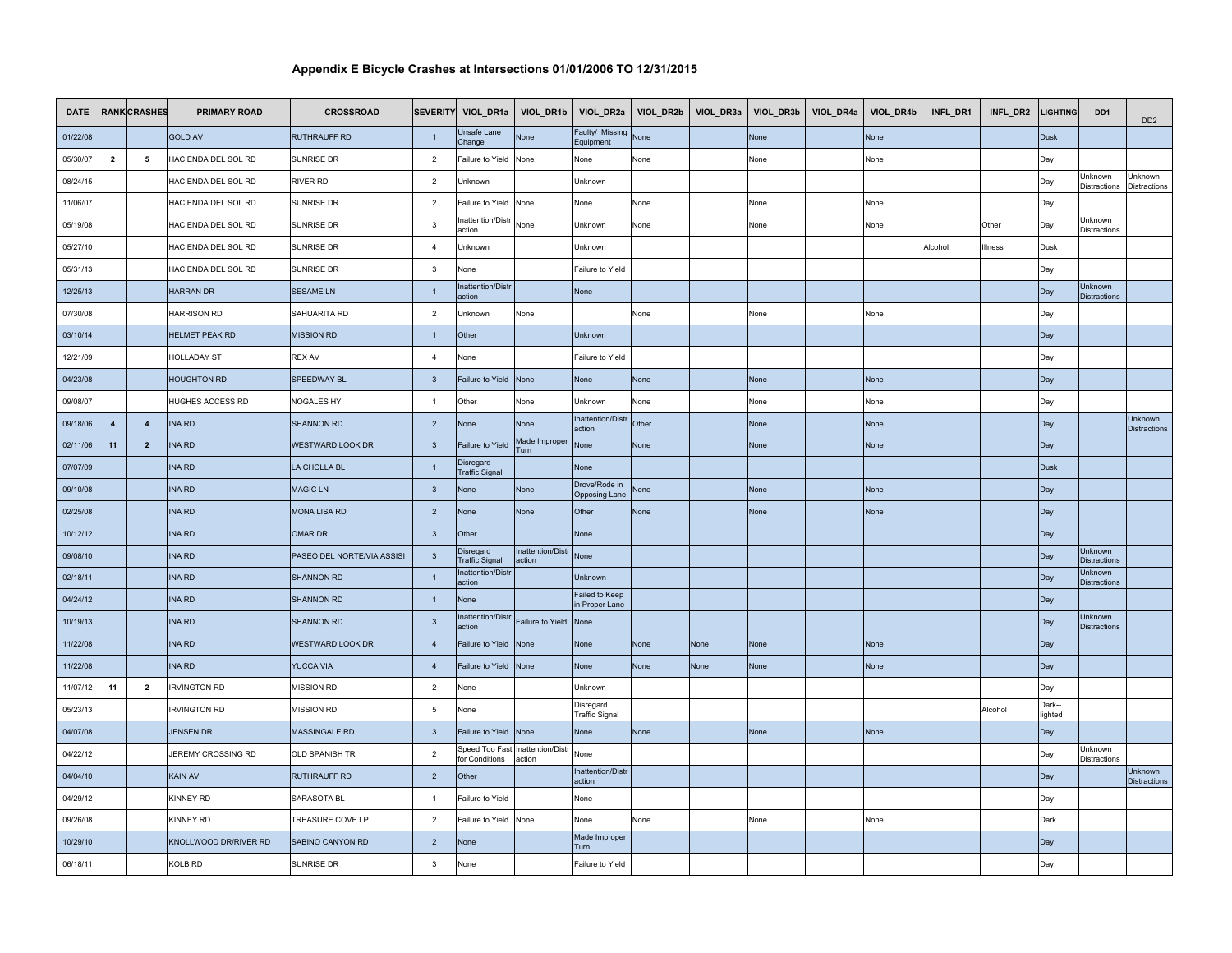| <b>DATE</b> |                         | <b>RANK CRASHES</b>     | <b>PRIMARY ROAD</b>      | <b>CROSSROAD</b>             |                 | SEVERITY VIOL_DR1a                     | VIOL_DR1b                            | VIOL_DR2a                                 | VIOL_DR2b                   |      | VIOL_DR3a VIOL_DR3b | VIOL_DR4a | VIOL_DR4b | INFL_DR1 | INFL_DR2 | <b>LIGHTING</b>   | DD <sub>1</sub>                | DD <sub>2</sub>                |
|-------------|-------------------------|-------------------------|--------------------------|------------------------------|-----------------|----------------------------------------|--------------------------------------|-------------------------------------------|-----------------------------|------|---------------------|-----------|-----------|----------|----------|-------------------|--------------------------------|--------------------------------|
| 11/13/06    |                         |                         | KOLB RD                  | <b>VALENCIA RD</b>           | $\overline{2}$  | Jnknown                                | None                                 | Jnknown                                   | None                        |      | None                |           | None      |          |          | Dark              |                                |                                |
| 01/07/15    |                         |                         | KOLB RD/SABINO CANYON RD | SABINO CANYON RD             | $\overline{4}$  | Speed Too Fast<br>or Conditions        |                                      | None                                      |                             |      |                     |           |           |          |          | Dark-<br>lighted  | <b>None</b>                    | <b>Jone</b>                    |
| 01/25/08    |                         |                         | KUSH CANYON LN           | <b>MARY ANN CLEVELAND WY</b> | $\mathbf{3}$    | None                                   | None                                 | Made Improper<br>'urn                     | Inattention/<br>Distraction |      | None                |           | None      |          |          | Day               |                                | Unknown<br><b>Distractions</b> |
| 11/06/09    |                         |                         | LA CANADA DR             | MAGEE RD                     | $\overline{3}$  | Speed Too Fast<br>or Conditions        |                                      | Faulty/ Missing<br>Equipment              |                             |      |                     |           |           |          |          | Dark--<br>lighted |                                |                                |
| 11/21/12    |                         |                         | LA CANADA DR             | <b>RIVER RD</b>              | $\overline{4}$  | Drove/ Rode in<br><b>Opposing Lane</b> |                                      | None                                      |                             |      |                     |           |           |          |          | Dark--<br>lighted |                                |                                |
| 10/03/07    | $\overline{\mathbf{2}}$ | 5                       | A CHOLLA BL              | RUTHRAUFF RD                 | $\overline{1}$  | nattention/Distr<br>iction             | None                                 | Jone                                      | None                        |      | None                |           | None      |          |          | Day               | Jnknown<br>Distractions        |                                |
| 06/24/08    | $\overline{\mathbf{4}}$ | $\overline{\mathbf{4}}$ | A CHOLLA BL              | <b>RIVER RD</b>              | $\overline{1}$  | )isregard<br>raffic Signal             | None                                 | None                                      | None                        |      | None                |           | None      | Other    |          | Dark              |                                |                                |
| 11/09/06    | 8                       | $\mathbf{3}$            | A CHOLLA BL              | ORANGE GROVE RD              | $\overline{1}$  | nattention/Distr<br>action             | None                                 | nattention/Dist<br>action                 | None                        |      | None                |           | None      |          |          | Day               | Unknown<br>Distractions        | Jnknown<br><b>Distractions</b> |
| 12/03/09    |                         |                         | LA CHOLLA BL             | MAGEE RD (NORTH)             | $\overline{1}$  | None                                   |                                      | Drove/Rode in<br>Opposing Lane            | Unsafe Lane<br>Change       |      |                     |           |           |          |          | Day               |                                |                                |
| 09/06/06    |                         |                         | LA CHOLLA BL             | OMAR DR                      | $\overline{2}$  | None                                   | Vone                                 | <b>Disregard</b><br><b>Traffic Signal</b> | Vone                        |      | None                |           | None      |          |          | Day               |                                |                                |
| 11/12/07    |                         |                         | A CHOLLA BL              | ORANGE GROVE RD              | $\overline{3}$  | Failure to Yield                       | nattention/Distr<br>action           | None                                      | None                        |      | None                |           | None      |          |          | Day               | Jnknown<br>Distractions        |                                |
| 09/29/15    |                         |                         | A CHOLLA BL              | ORANGE GROVE RD              | $5\phantom{.0}$ | Other                                  |                                      | None                                      |                             |      |                     |           |           |          |          | Dark              | None                           | None                           |
| 09/10/07    |                         |                         | LA CHOLLA BL             | <b>OVERTON RD</b>            | $\overline{4}$  | None                                   | None                                 | ailure to Yield                           | Made Improper<br>Turn       |      | None                |           | None      |          |          | Day               |                                |                                |
| 06/16/10    |                         |                         | LA CHOLLA BL             | RIVER RD                     | $\overline{1}$  | None                                   |                                      | Disregard<br><b>Traffic Signal</b>        |                             |      |                     |           |           |          |          | Dusk              |                                |                                |
| 05/16/11    |                         |                         | LA CHOLLA BL             | <b>RIVER RD</b>              | $\mathbf{3}$    | nattention/Distr<br>iction             |                                      | None                                      |                             |      |                     |           |           |          |          | Day               | Unknown<br>Distractions        |                                |
| 11/23/11    |                         |                         | A CHOLLA BL              | <b>RIVER RD</b>              | $\overline{2}$  | None                                   |                                      | Made Improper<br>Turn                     |                             |      |                     |           |           |          |          | Day               |                                |                                |
| 04/29/10    |                         |                         | A CHOLLA BL              | RUTHRAUFF RD                 | $\overline{1}$  | None                                   |                                      | None                                      |                             |      |                     |           |           |          |          | Day               |                                |                                |
| 10/17/12    |                         |                         | LA CHOLLA BL             | RUTHRAUFF RD                 | $\mathbf{3}$    | Did Not Use<br><b>Crosswalk</b>        | Other                                | None                                      |                             |      |                     |           |           |          |          | Dark              |                                |                                |
| 04/16/13    |                         |                         | A CHOLLA BL              | RUTHRAUFF RD                 | $\mathbf{3}$    | Vone                                   |                                      | Disregard<br><b>Traffic Signal</b>        | Inattention/<br>Distraction |      |                     |           |           |          |          | Day               |                                | Unknown<br><b>Distractions</b> |
| 04/20/15    |                         |                         | A CHOLLA BL              | RUTHRAUFF RD                 | $\overline{1}$  | None                                   |                                      | None                                      |                             |      |                     |           |           |          |          | Day               | <b>None</b>                    | Vone                           |
| 01/08/08    |                         |                         | A CHOLLA BL              | TORTOLITA BLUFFS DR          | $\mathbf{3}$    | None                                   | None                                 |                                           | None                        |      | None                |           | None      |          |          | Dawn              |                                |                                |
| 09/06/12    | 11                      | $\overline{2}$          | <b>LINDA VISTA BL</b>    | THORNYDALE RD                | $\overline{1}$  | Other                                  |                                      | None                                      |                             |      |                     |           |           |          |          | Day               |                                |                                |
| 05/26/13    |                         |                         | LINDA VISTA BL           | SHANNON RD                   | $\overline{2}$  | Speed Too Fast<br>or Conditions        | Failure to Yield                     | None                                      |                             |      |                     |           |           |          |          | Day               |                                |                                |
| 03/03/15    |                         |                         | <b>LINDA VISTA BL</b>    | THORNYDALE RD                | $\overline{1}$  | Did Not Use<br>Crosswalk               |                                      | None                                      |                             |      |                     |           |           |          |          | Day               | None                           | Vone                           |
| 02/27/06    |                         |                         | <b>LINDA VISTA BL</b>    | <b>WATERBUCK DR</b>          | $\overline{4}$  | None                                   | None                                 | Made Improper<br>Turn                     | Inattention/<br>Distraction |      | None                |           | None      |          |          | Day               |                                | Unknown<br><b>Distractions</b> |
| 04/09/07    | 8                       | $\mathbf{3}$            | MAGEE RD                 | THORNYDALE RD                | $\overline{1}$  | Unknown                                | None                                 | <b>Jnknown</b>                            | None                        |      | None                |           | None      |          |          | Dusk              |                                |                                |
| 05/26/08    |                         |                         | MAGEE RD                 | SHANNON RD/TUSCANY DR        | $\mathbf{3}$    | None                                   | None                                 | Speed Too Fas<br>or Conditions            | nattention/<br>Distraction  |      | None                |           | None      |          |          | Day               |                                | Jnknown<br>Distractions        |
| 08/19/08    |                         |                         | MAGEE RD                 | THORNYDALE RD                | $\overline{2}$  | None                                   | None                                 | ailure to Yield                           | Disregard<br>raffic Signal  |      | None                |           | None      |          |          | Dark              |                                |                                |
| 07/23/10    |                         |                         | MAGEE RD                 | THORNYDALE RD                | $\overline{4}$  | None                                   |                                      | ailure to Yield                           | nattention/Distr<br>action  |      |                     |           |           |          |          | Day               |                                | Jnknown<br><b>Distractions</b> |
| 05/24/10    |                         |                         | <b>MARK RD</b>           | <b>VALENCIA RD</b>           | $\overline{1}$  | None                                   |                                      | Disregard<br><b>Traffic Signal</b>        |                             |      |                     |           |           |          |          | Day               |                                |                                |
| 10/18/13    |                         |                         | <b>MARYVALE AV</b>       | RUTHRAUFF RD                 | $\overline{1}$  | Speed Too Fas<br>or Conditions         | Failure to Yield                     | None                                      |                             |      |                     |           |           |          |          | Day               |                                |                                |
| 01/17/08    | 11                      | $\overline{2}$          | <b>MASTERSON AV</b>      | <b>MILTON RD</b>             | $\mathbf{3}$    | ailure to Yield                        | Unknown                              | aulty/ Missing<br>Equipment               | Unknown                     |      | None                |           | None      |          |          | Dark              |                                |                                |
| 07/01/10    |                         |                         | MASTERSON AV             | <b>MILTON RD</b>             | $\mathbf{3}$    | ailure to Yield                        |                                      | None                                      |                             |      |                     |           |           |          |          | Dark--<br>lighted |                                |                                |
| 09/12/14    |                         |                         | <b>MISSION RD</b>        | <b>NEBRASKA ST</b>           | $\mathbf{3}$    | or Conditions                          | Speed Too Fast Made Improper<br>Turn | None                                      |                             | None |                     |           |           |          |          | <b>Dusk</b>       | Unknown<br><b>Distractions</b> | Unknown<br><b>Distractions</b> |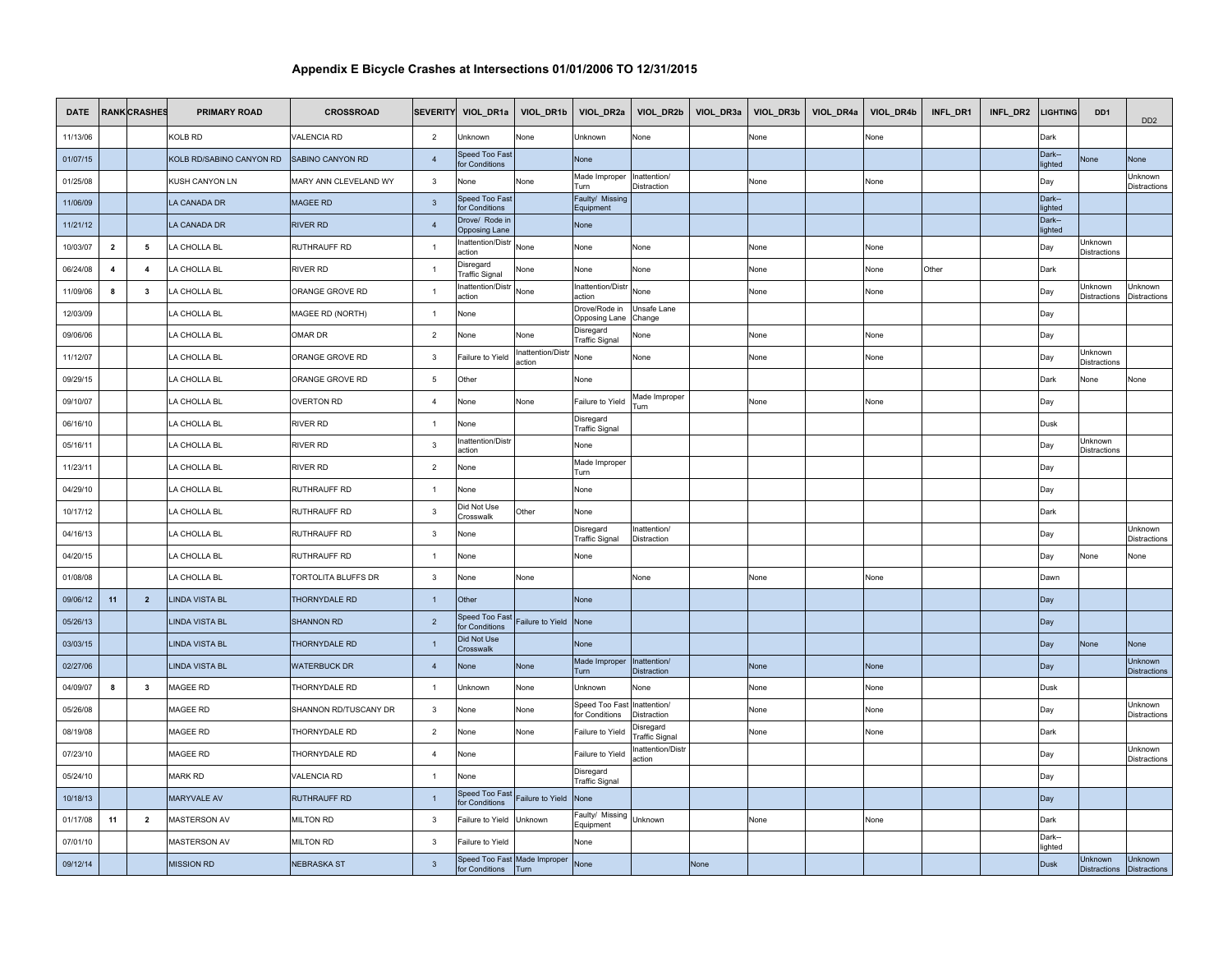| <b>DATE</b> |    | <b>RANK CRASHES</b> | <b>PRIMARY ROAD</b>                  | <b>CROSSROAD</b>      | <b>SEVERITY</b>         | VIOL_DR1a                              | VIOL_DR1b                          |                                    |                                    | VIOL_DR2a   VIOL_DR2b   VIOL_DR3a   VIOL_DR3b   VIOL_DR4a | VIOL_DR4b | INFL_DR1 | INFL_DR2              | <b>LIGHTING</b> | DD <sub>1</sub>                       | D <sub>D</sub> <sub>2</sub> |
|-------------|----|---------------------|--------------------------------------|-----------------------|-------------------------|----------------------------------------|------------------------------------|------------------------------------|------------------------------------|-----------------------------------------------------------|-----------|----------|-----------------------|-----------------|---------------------------------------|-----------------------------|
| 10/12/13    |    |                     | <b>MISSION RD</b>                    | <b>VIA INGRESSO</b>   | $\overline{4}$          | Disregard<br><b>Traffic Signal</b>     | nattention/Distr<br>action         | None                               |                                    |                                                           |           |          |                       | Day             | <b>Jnknown</b><br><b>Distractions</b> |                             |
| 09/22/06    |    |                     | NIDITO PL                            | <b>TUTTLE AV</b>      | $\overline{2}$          | None                                   | None                               | Other                              | None                               | None                                                      | None      |          |                       | Dusk            |                                       |                             |
| 08/04/14    |    |                     | <b>NOGALES HY</b>                    | SAINT KATHERINES CT   | $\overline{4}$          | Other                                  |                                    | None                               |                                    |                                                           |           |          |                       | Day             |                                       |                             |
| 09/04/13    |    |                     | OLD SPANISH TR                       | PLACITA ALMERIA       | $\mathbf{3}$            | Failure to Yield                       |                                    | None                               |                                    |                                                           |           |          |                       | Day             |                                       |                             |
| 03/19/09    |    |                     | <b>OLDFATHER DR</b>                  | <b>SUGARCANE ST</b>   | $\overline{1}$          | Unknown                                |                                    | Unknown                            |                                    |                                                           |           |          |                       | Day             |                                       |                             |
| 09/22/08    |    |                     | ORANGE GROVE RD                      | SAN JOAQUIN AV        | $\overline{2}$          | Drove/ Rode in<br>Opposing Lane        | None                               | None                               | None                               | None                                                      | None      |          |                       | Day             |                                       |                             |
| 10/01/07    |    |                     | ORANGE GROVE RD                      | SHANNON RD            | $\overline{2}$          | None                                   | None                               | Disregard<br><b>Traffic Signal</b> | None                               | None                                                      | None      |          |                       | Day             |                                       |                             |
| 04/10/07    |    |                     | <b>OVERTON RD</b>                    | SUNRIDGE DR           | $\mathbf{3}$            | Inattention/Distr<br>action            | None                               | None                               | None                               | None                                                      | None      |          |                       | Day             | Unknown<br><b>Distractions</b>        |                             |
| 02/04/11    |    |                     | PAJARO ST                            | PIZAL ST              | $\mathbf{3}$            |                                        |                                    | Exceeded<br>awful Speed            | sregardi<br>Pavement               |                                                           |           |          |                       | Day             |                                       |                             |
| 03/07/06    |    |                     | PASEO SONOYTA/VIA ZARZOSA SUNRISE DR |                       | $\overline{4}$          | None                                   | None                               | ailure to Yield                    | None                               | None                                                      | None      |          |                       | Day             |                                       |                             |
| 12/05/07    |    |                     | PONTATOC RD                          | SUNRISE DR            | $\mathbf{3}$            | Unsafe Lane<br>Change                  | nattention/Distr<br>action         | None                               | None                               | None                                                      | None      |          |                       | Dark            | Jnknown<br><b>Distractions</b>        |                             |
| 04/05/08    | 11 | $\overline{2}$      | <b>RIVER RD</b>                      | SWAN RD               | $\mathbf{3}$            | None                                   | None                               | Failure to Yield                   | Disregard<br><b>Traffic Signal</b> | None                                                      | None      |          |                       | Day             |                                       |                             |
| 07/16/10    | 11 | $\overline{2}$      | <b>RIVER RD</b>                      | TANURI DR             | $\overline{1}$          | Failure to Yield                       |                                    | None                               |                                    |                                                           |           |          |                       | Day             |                                       |                             |
| 03/22/12    |    |                     | <b>RIVER RD</b>                      | SWAN RD               | $\mathbf{3}$            | Jnsafe Lane<br>Change                  | <b>Inattention/Distr</b><br>action | None                               |                                    |                                                           |           |          |                       | Day             | Jnknown<br><b>Distractions</b>        |                             |
| 10/18/10    |    |                     | <b>RIVER RD</b>                      | TANURI DR             | $\overline{\mathbf{3}}$ | Other                                  |                                    | <b>None</b>                        |                                    |                                                           |           |          |                       | Dark            |                                       |                             |
| 08/14/09    | 11 | $\overline{2}$      | ROMERO RD                            | RUTHRAUFF RD          | $\overline{1}$          | None                                   |                                    | Disregard<br><b>Traffic Signal</b> |                                    |                                                           |           |          |                       | Day             |                                       |                             |
| 02/04/15    |    |                     | ROMERO RD                            | RUTHRAUFF RD          | $\overline{2}$          | Failure to Yield                       |                                    | None                               |                                    |                                                           |           |          |                       | Day             | None                                  | None                        |
| 08/30/07    |    |                     | ROMERO RD                            | WETMORE RD            | $\mathbf{3}$            | Failure to Yield                       | None                               | None                               | None                               | None                                                      | None      |          |                       | Day             |                                       |                             |
| 05/10/12    |    |                     | <b>RUDOLF DR</b>                     | THORNYDALE RD         | $\overline{2}$          | None                                   |                                    | Other                              |                                    |                                                           |           |          |                       | Day             |                                       |                             |
| 10/22/10    |    |                     | RUTHRAUFF RD                         | RUTHRAUFF RD          | $\mathbf{3}$            | None                                   |                                    | Other                              |                                    |                                                           |           |          |                       | Day             |                                       |                             |
| 03/21/12    |    |                     | RUTHRAUFF RD                         | SULLINGER AV          | $\mathbf{3}$            | None                                   |                                    | Unknown                            |                                    |                                                           |           |          |                       | Day             |                                       |                             |
| 07/04/12    |    |                     | RUTHRAUFF RD                         | WOODSIDE DR           | $\overline{1}$          | Ran Stop Sign                          | nattention/Distr<br>action         | None                               |                                    |                                                           |           |          |                       | Dark            | Jnknown<br>Distractions               |                             |
| 03/29/10    |    |                     | SABINO CANYON RD                     | SABINO HOLLOW CT      | $\overline{4}$          | Vone                                   |                                    | ailure to Yield                    | Ran Stop Sign                      |                                                           |           |          | Drugs,<br>Medications | <b>Dusk</b>     |                                       |                             |
| 10/09/07    |    |                     | SABINO CANYON RD                     | SNYDER RD             | $\overline{\mathbf{3}}$ | <b>None</b>                            | None                               | Failure to Yield                   | None                               | None                                                      | None      |          |                       | Day             |                                       |                             |
| 01/09/06    |    |                     | SABINO CANYON RD                     | <b>SOLACE PL</b>      | $\overline{2}$          | None                                   | None                               | Failure to Yield                   | Made Improper<br><b>Turn</b>       | None                                                      | None      |          |                       | Day             |                                       |                             |
| 12/03/12    |    |                     | SABINO CANYON RD                     | SUMMER SET DR         | $\overline{3}$          | Inattention/Distr<br>action            |                                    | None                               |                                    |                                                           |           |          |                       | Day             | Jnknown<br><b>Distractions</b>        |                             |
| 08/16/13    |    |                     | SAN JOAQUIN AV                       | SUNSET RD             | 3                       | None                                   |                                    | Drove/Rode in<br>Opposing Lane     |                                    |                                                           |           |          |                       | Day             |                                       |                             |
| 09/20/08    |    |                     | <b>SCHAFER DR</b>                    | <b>WETMORE RD</b>     | $\overline{1}$          | None                                   | None                               | Failure to Yield                   | None                               | None                                                      | None      |          |                       | Dark            |                                       |                             |
| 01/06/06    |    |                     | SNOWDROP DR                          | <b>TANSY WY</b>       | $\overline{4}$          | nattention/Distr<br>action             | None                               | None                               | None                               | None                                                      | None      |          |                       | Day             | Jnknown<br><b>Distractions</b>        |                             |
| 01/20/14    |    |                     | <b>SUMAYA CI</b>                     | <b>SUMAYA PL</b>      | $\overline{3}$          | Drove/ Rode in<br><b>Opposing Lane</b> |                                    | <b>None</b>                        |                                    |                                                           |           |          |                       | Day             |                                       |                             |
| 08/01/09    | 11 | $\overline{2}$      | SUNRISE DR                           | <b>VIA PALOMITA</b>   | $\overline{2}$          | nattention/Distr<br>action             |                                    | None                               |                                    |                                                           |           |          |                       | Day             | Jnknown<br>Distractions               |                             |
| 02/25/10    |    |                     | SUNRISE DR                           | <b>VALLEY VIEW RD</b> | $\overline{2}$          | None                                   |                                    | Failure to Yield                   |                                    |                                                           |           |          |                       | Dark            |                                       |                             |
| 08/19/15    |    |                     | SUNRISE DR                           | VENTANA VISTA RD      | $\mathbf{3}$            | None                                   |                                    | None                               |                                    |                                                           |           |          |                       | Day             | Vone                                  | None                        |
| 10/27/11    |    |                     | <b>SUNRISE DR</b>                    | <b>VIA PALOMITA</b>   | $\overline{1}$          | None                                   |                                    | Inattention/Distr<br>action        |                                    |                                                           |           |          |                       | Day             |                                       | Unknown<br>Distractions     |